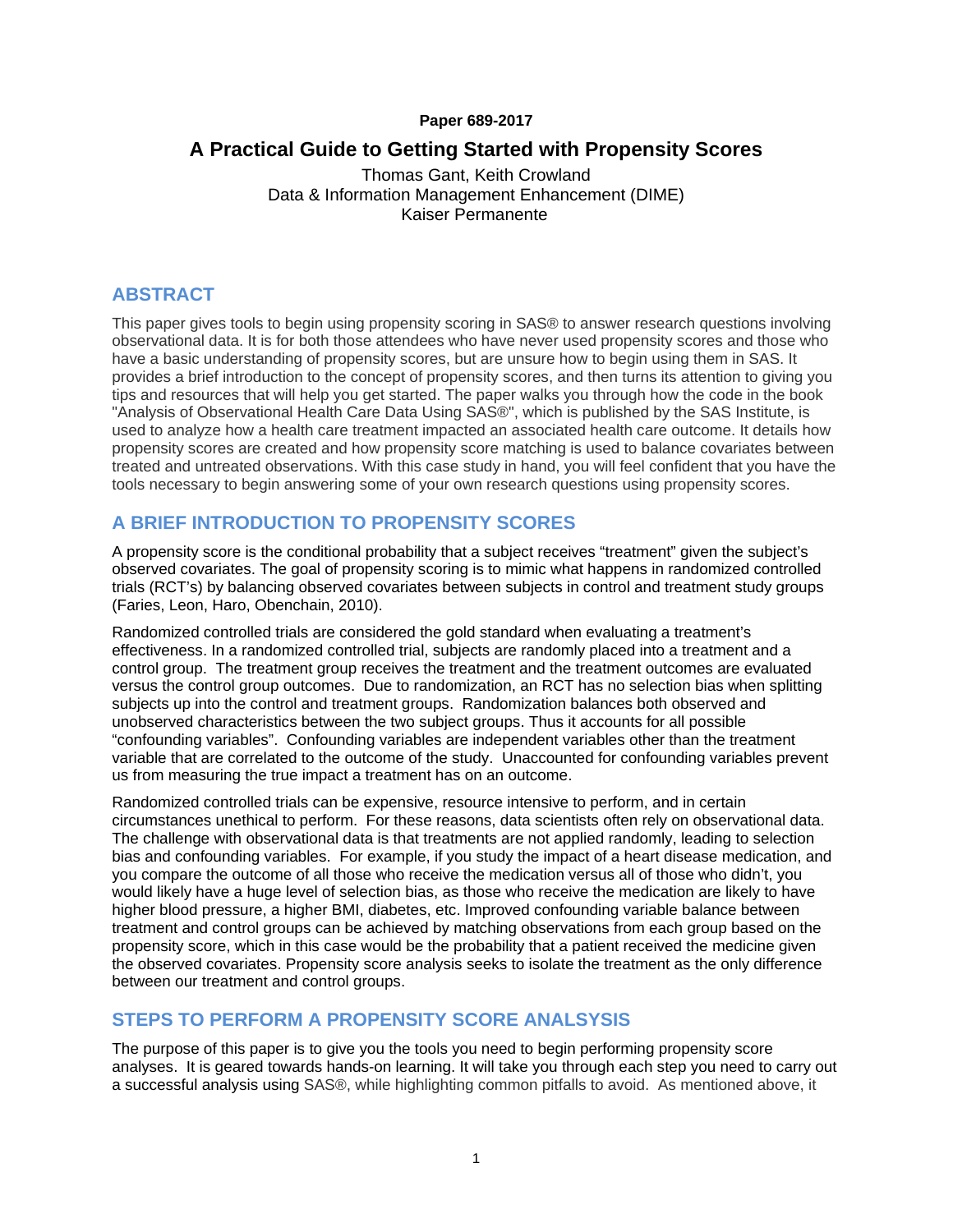will borrow heavily from the concepts and code in the first three chapters of "Analysis of Observation Health Care Data Using SAS®", published by the SAS institute.

To help accomplish this, the paper will walk you through a case study performed at Kaiser Permanente regarding patients who received a treatment and to what degree, if at all, this treatment led to a more adverse outcome. In this case study, the analysis moves through a series of steps which are important to completing a sound analysis. These steps are shown in Figure 1.



#### **Figure 1. The recommended steps to take when completing a propensity score analysis**

Each of the numbered steps in Figure 1 correspond to the titled sections in the paper that follow. The paper covers all steps, with more emphasis placed on steps 3 through 5, which involve creating propensity scores, creating treatment and control groups with one to one propensity score matching, and testing for balance between the treatment and control groups.

As you go through model validation, statistical approach peer review, and customer review, adjustments are made to the analysis which require a fresh look at your approach to the question at hand. This review process that occurs in steps 7-9 is vital to have confidence in the final analysis, and multiple runs through the steps above are part of the analytical process. Thorough research of the business problem, along with more experience using propensity scores, should reduce the number of times you need to go through the steps above before completing your analysis.

**Note** that this paper uses the term "customer" frequently. In the context of this paper, a "customer" is the individual requesting the analysis, whether that individual sits within or outside of your organization.

## **STEP 1: IDENTIFY AND UNDERSTAND THE BUSINESS QUESTION**

Due to the proprietary nature of this analysis, we have generalized our case study and do not detail the specific treatment or outcome measured. This is appropriate as our primary purpose in this paper is to provide a practical guide to performing propensity score analysis, and the details of the case study are not required to accomplish this.

Our customer has reason to believe that a treatment leads to an adverse health outcome. To determine whether the treatment has a negative impact, the customer requested several years' worth of inpatient encounter data, along with information on whether the patient received the treatment or not. A higher value in our outcome metric indicates an adverse result. An examination of the raw data allowed the customer to determine that the patients who receive treatment have a higher outcome value than those that do not.

The customer is savvy enough to have recognized that the problem may be more complex than calculating an average of the outcome for the treated and untreated groups, and requested that we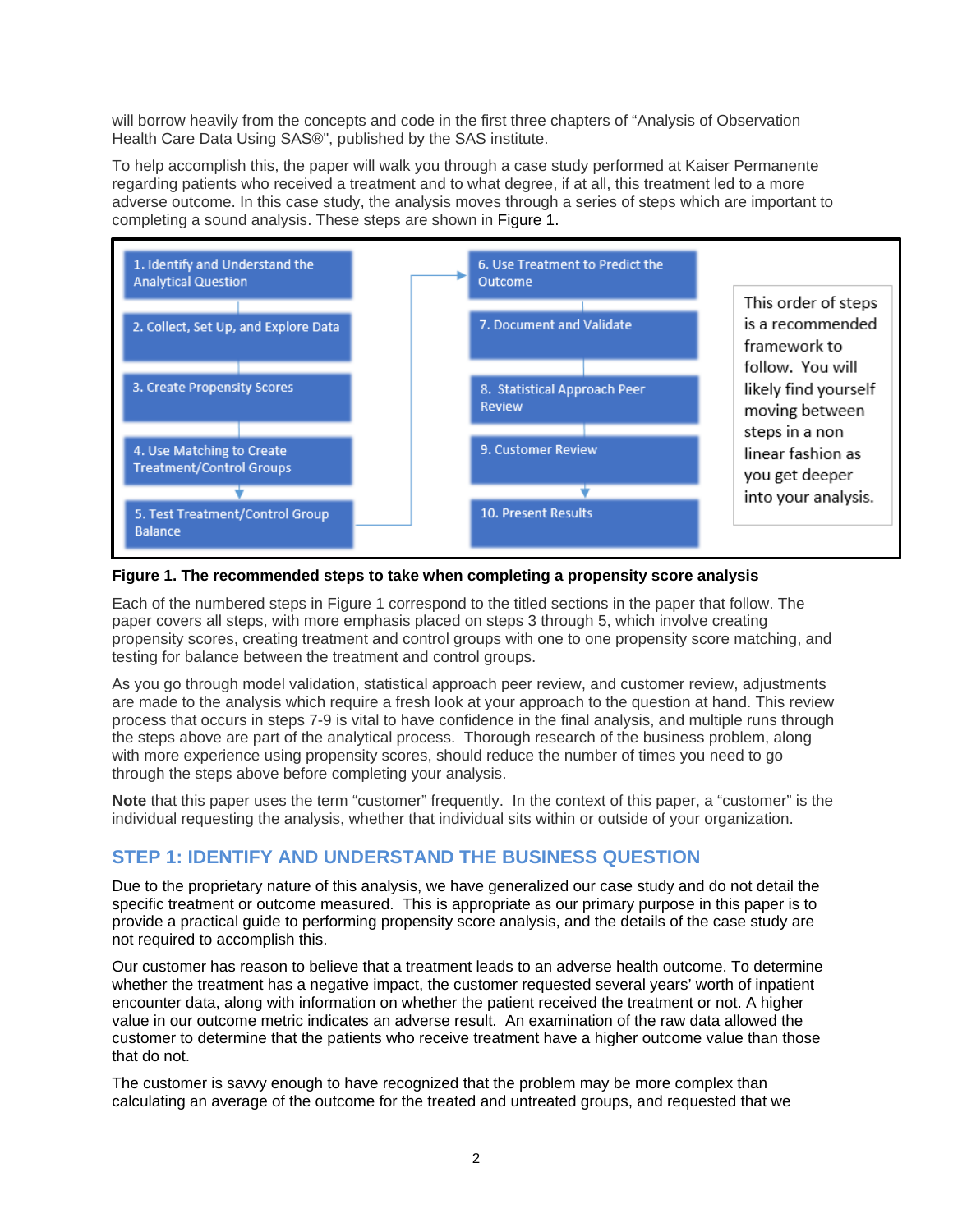validate the findings. We recognize that there are many variables that can affect the outcome and that we need to account for as many of these covariates as possible.

This is where the importance of interviewing customers and other subject matter experts comes into play. Understanding as much of the problem up front is hugely beneficial, and it will limit the number of times that each of the steps highlighted in Figure 1 above need to be completed. An omitted covariate or an uninformed decision regarding outliers can change the results of the study. Getting the viewpoint of those with the most knowledge of patients who receive the treatment allows us to make our most informed attempt to include the most important covariates in our study.

Our interviews and our existing knowledge helped us to determine that a propensity score based analysis is appropriate to answer our analytical question. The reasons we made this determination are:

- This study is based on observational data and thus has selection bias; our treatment group is not assigned the treatment randomly.
- There are numerous confounding variables; health metrics like patient age and patient body mass index (BMI), among other variables, have the potential to impact our outcome and be confounding variables.

# **STEP 2: COLLECT, IDENTIFY, AND EXPLORE DATA**

Through our interview process in step 1, several potential confounding variables that could affect our outcome are identified to be included in our analysis. These variables are shown in Table 1.

| <b>Variable Name</b> | <b>Variable Description</b>         |
|----------------------|-------------------------------------|
| <b>CCI</b>           | Charelston Comorbidity Index        |
| patient_age          | Patient Age                         |
| high_inpatient_util  | <b>High Inpatient Utilization</b>   |
| care_gap_score       | Care Gap Score                      |
| <b>BMI</b>           | <b>Body Mass Index</b>              |
| case mix index       | Case Mix Index                      |
| high_ED_util         | <b>High Ed Utilization</b>          |
| lob rank             | Commercial, Medicare, or Medicaid   |
| patient gender       | Gender                              |
| mental_health_flag   | <b>Mental Health Condition Flag</b> |

#### **Table 1. Variable name and variable description of potential confounding variables in our study**

We organized our data into a single dataset with all the potential confounding variables that we identified. along with a column that indicates whether the patient received the treatment.

We need to account for any of the predictors that are correlated with the outcome. For example, if patients who receive the treatment are more likely to be older, how would we know if their negative outcomes are because of their treatment or because of their older age? In Table 2, we see that patients who received the treatment do have a higher BMI, are older, and have more care gaps.

| <b>Variable</b>     | <b>Treatment</b> | <b>Control</b> | <b>Difference</b> |
|---------------------|------------------|----------------|-------------------|
| Mean Age            | 64.3             | 56.0           | $-8.3$            |
| Mean Care Gap Score | 4.4              | 2.9            | $-1.5$            |
| Mean BMI            | 31.9             | 29.6           | $-2.3$            |

#### **Table 2. The mean age, care gap score, and BMI for patients in out treatment and control groups**

We also validated the customer's initial findings that patients receiving the treatment have a higher outcome value (and thus a more negative health impact) than patients not receiving treatment. Table 3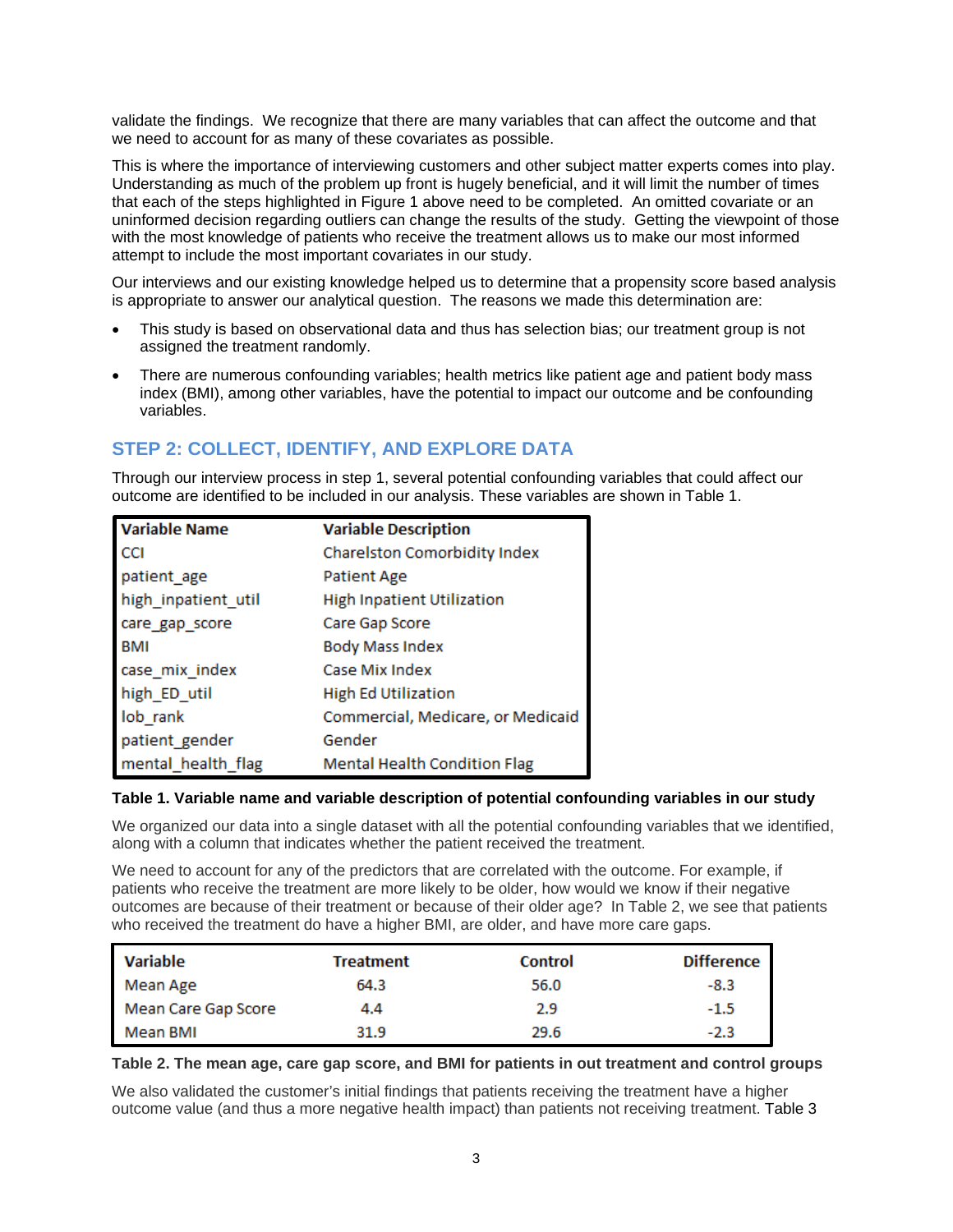shows that the mean outcome for patients receiving the treatment is 3.71, while the mean outcome for patients not receiving the treatment is 3.39.

|           | Encounters | Outcome | <b>Standard Deviation</b> |
|-----------|------------|---------|---------------------------|
| Treatment | 1451       | 3.71    | 3.43                      |
| Control   | 8922       | 3.39    | 3.08                      |

**Table 3. Encounter count and health outcome value for our treatment and control groups**

In our study, to test for a significant difference between the mean outcome values for our treatment and control groups, a negative binomial model was used with the treatment (yes or no) as the independent variable and the outcome as the dependent variable. Patients receiving treatment had a statistically significant higher outcome value than those not receiving treatment. Remember in this study a higher value in our outcome metric reflects a more adverse health outcome. Unfortunately, because this is an observational study, we do not know if the higher outcome value is because the patient received the treatment or because confounding variables have not been considered in the analysis.

**Note** that when testing for significance between two means you will want to apply a model that fits the distribution of your data. Our outcome values have a negative binomial distribution, which is why we chose that model. The code used to create a negative binomial model is shown later in this paper.

### **STEP 3: CREATE PROPENSITY SCORES**

Remember that the goal of propensity scores is to balance observed covariates between subjects from the treatment and control groups to imitate what happens in a randomized study (Faries, Leon, Haro, Obenchain, 2010). In our case, that means we would want our treatment and control groups to have a similar mean age, mean BMI, etc., just as if we are doing a randomized controlled trial.

Logistic Regression is often used to develop propensity scores, which in our case study represent the probability that a patient receives the health treatment based on the subject's observed covariates. Thus, we created a logistic model in which the variables we would like to balance between, our treatment and control groups, are used as our predictors of treatment, our dependent variable in the logistic regression model.

We are not overly interested in how well our logistic regression model predicts whether a patient receives treatment or not. Typically, in logistic regression, we would want to maximize our 'C Score' in the SAS output, which is a measure of discriminatory predictive power [\(Westreich,](https://www.ncbi.nlm.nih.gov/pubmed/?term=Westreich%20D%5BAuthor%5D&cauthor=true&cauthor_uid=21351315) [Cole,](https://www.ncbi.nlm.nih.gov/pubmed/?term=Cole%20SR%5BAuthor%5D&cauthor=true&cauthor_uid=21351315) [Funk,](https://www.ncbi.nlm.nih.gov/pubmed/?term=Funk%20MJ%5BAuthor%5D&cauthor=true&cauthor_uid=21351315) [Brookhart,](https://www.ncbi.nlm.nih.gov/pubmed/?term=Brookhart%20MA%5BAuthor%5D&cauthor=true&cauthor_uid=21351315) Sturmer, 2012). In a propensity score analysis, it is more important that we include all predictor variables in the logistic regression model that are correlated with our health outcome. This means that we may include variables that lower our logistic model's predictive power of the treatment. If these variables are related to the health outcome, then they should be balanced between our treatment and control groups, and used to create our propensity scores.

We modified the code on page 64 in "Analysis of Observational Health Care Data Using SAS" to fit our data and create propensity scores:

```
/* Create Propensity Scores */
proc logistic data=inpatient_encounters;
   class high_inpatient_util high_ED_util lob_rank patient_gender 
   mental health flag
   model treatment = cci patient_age high_inpatient_util 
   care_gap_score BMI case_mix_index high_ED_util lob_rank 
   patient_gender mental_health_flag/
    link=glogit rsquare;
   output out = ps los pred = ps xbeta=logit ps;
```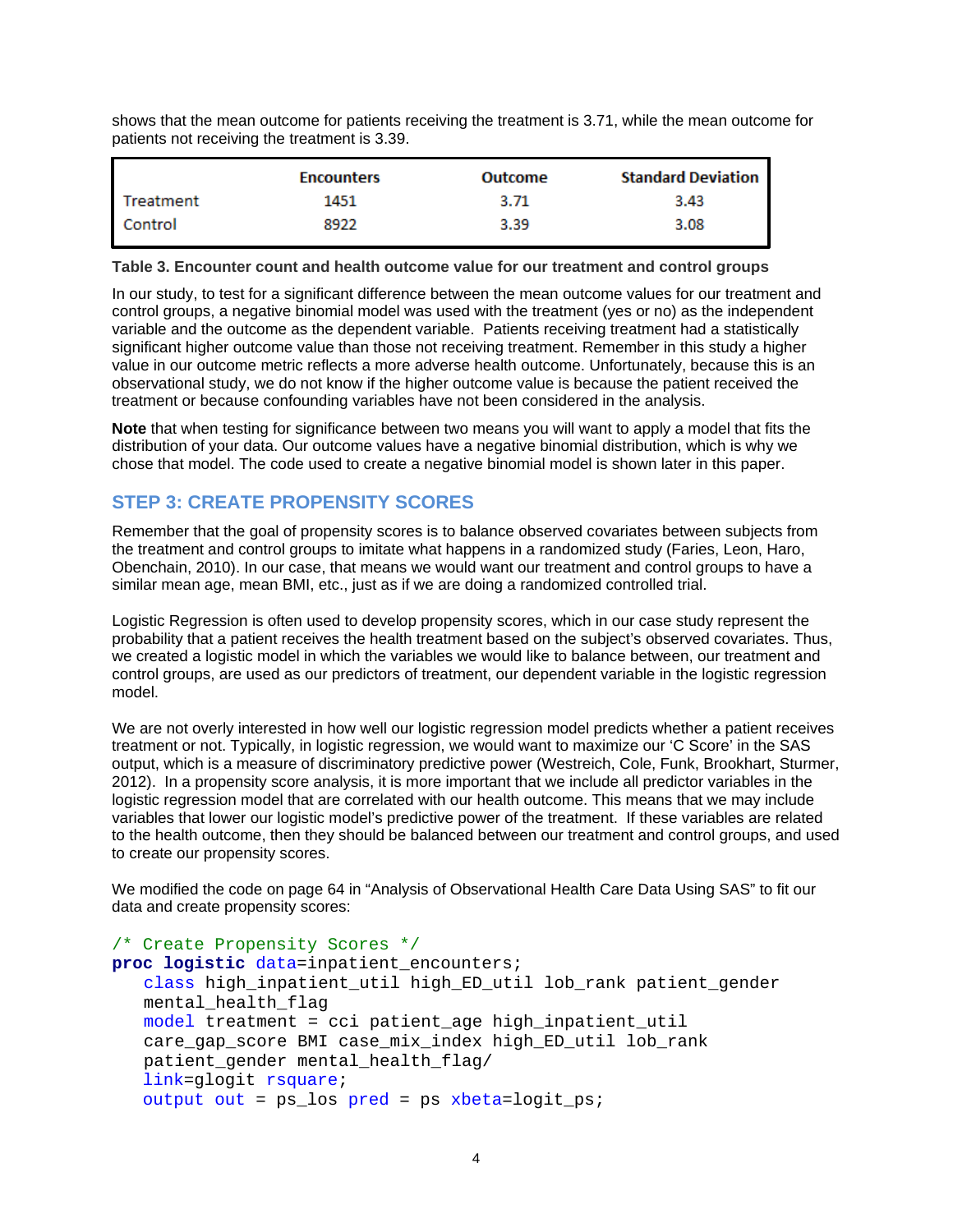#### /\* Output the propensity score and the logit of the propensity score \*/ **run**;

The proc logistic code above will add two fields to our dataset, propensity score and the logit of the propensity score. We will use both fields when we perform propensity score matching in the next step. Table 4 below is partial output from the code, and gives all variables that we included in our logistic model and that we would like to balance between the control and treatment groups. You can see that in this case each variable was significant in predicting whether treatment is received.

| Analysis of Maximum Likelihood Estimates |                |      |    |                 |                 |          |                         |  |
|------------------------------------------|----------------|------|----|-----------------|-----------------|----------|-------------------------|--|
|                                          |                |      |    |                 | <b>Standard</b> | Wald     |                         |  |
| Parameter                                |                | trtm | DF | <b>Estimate</b> | <b>Error</b>    |          | Chi-Square $Pr$ > ChiSq |  |
| Intercept                                |                | 1    |    | $-3.3307$       | 0.2590          | 165.3500 | < 0001                  |  |
| <b>CCI</b>                               |                | 1    |    | 0.0338          | 0.00627         | 29.0368  | < 0001                  |  |
| patient age                              |                |      |    | 0.0129          | 0.00253         | 25.9833  | < 0001                  |  |
| high inpatient util                      | N <sub>1</sub> |      | 1  | $-0.2060$       | 0.0450          | 20.9737  | < 0001                  |  |
| care_gap_score                           |                |      |    | 0.0873          | 0.00768         | 128.9415 | < 0001                  |  |
| <b>BMI</b>                               |                | 1    |    | 0.0350          | 0.00358         | 95.7671  | < 0001                  |  |
| <b>CASE MIX INDEX</b>                    |                | 1    | 1  | 0.0723          | 0.0189          | 14.6040  | 0.0001                  |  |
| high ED util                             | N <sub>1</sub> |      | 1  | $-0.2333$       | 0.0453          | 26.5373  | < 0001                  |  |
| lob rank                                 |                |      | 1  | $-0.1591$       | 0.0446          | 12.7248  | 0.0004                  |  |
| patient gender                           | F              | 1    | 1  | 0.1211          | 0.0318          | 14.5368  | 0.0001                  |  |
| mental health flag                       | 0              |      |    | $-0.4285$       | 0.0463          | 85.7294  | < 0001                  |  |

**Table 4. The results of our logistic models which is used to create our propensity scores**

The variables we would like to balance between the treatment and the control group don't necessarily have to be significant in predicting treatment. As mentioned above, to reduce the chance of hidden bias, it is important to be more inclusive when determining which variables should be in the model. Hidden bias in our case study are variables that are predictive of the health outcome that we have not considered in our analysis. The more liberal we are in including variables in our propensity score creation, the less chance that we have unaccounted hidden bias.

## **STEP 4: USE MATCHING TO CREATE TREATMENT/CONTROL GROUPS**

Once the propensity scores have been created, they can be used to create treatment and control groups. In our case study we used "1 to 1 Greedy Matching". We matched each visit in our treatment group with a visit in our control group, based on the propensity score. With Greedy Matching, we first identify a 'caliper'. In the methodology presented in "Analysis of Observational Health Care Data Using SAS", a caliper is a defined width based on a proportion of the standard deviation of the logit of the propensity score (Faries, Leon, Haro, Obenchain, 2010). Each record from the treatment group is matched by propensity score to the nearest record in the control group that has not yet been matched. To be matched, records must have propensity scores that are within the caliper distance of each other.

Figure 2 below is a simplified example of how 1 to 1 matching works, with each treatment observation matched to a control observation based on the propensity score. In this scenario, we match each of our 5 treatment observations to a control observation. We have three left over control observations which are not used in the study.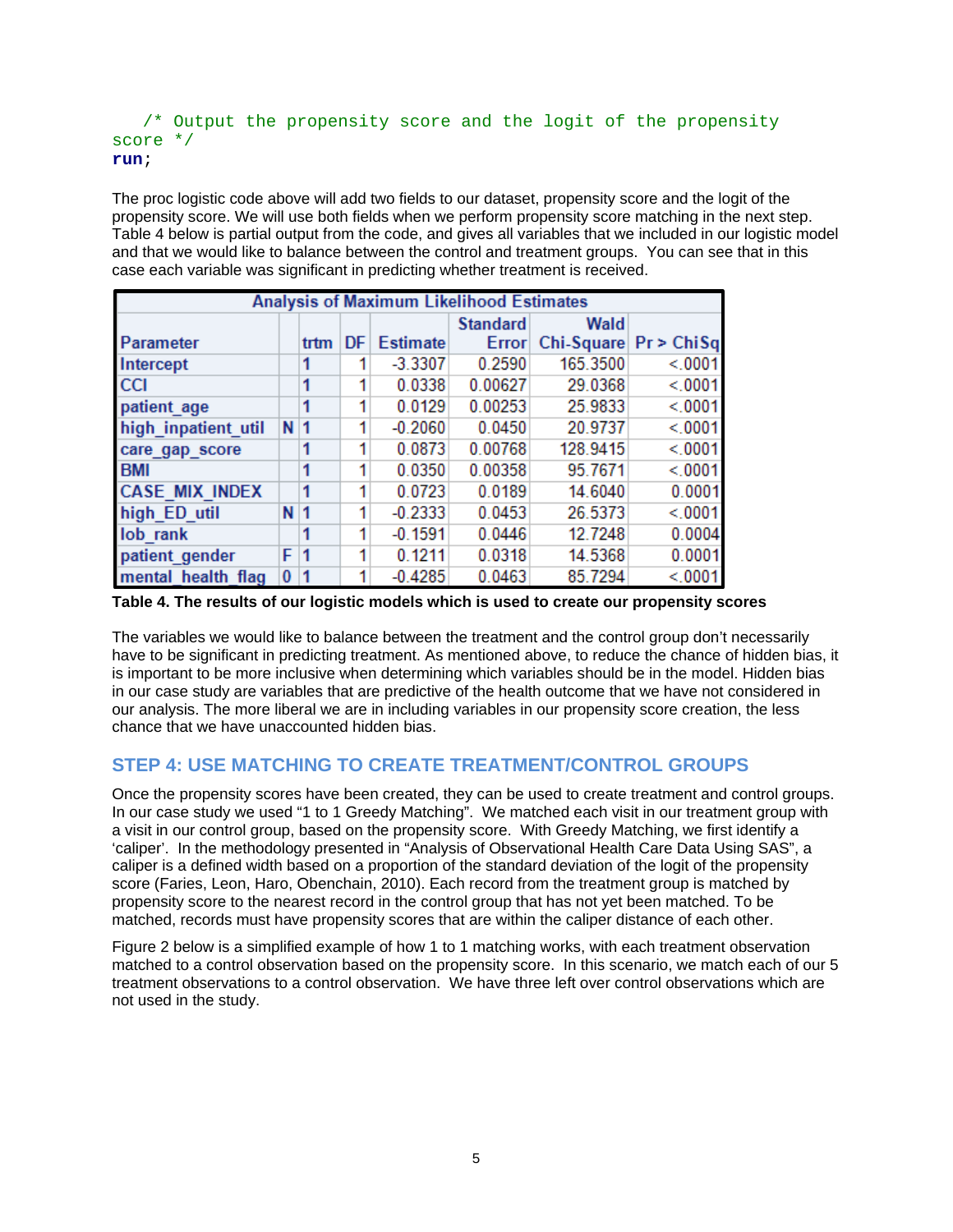

**Figure 2. A simplified illustration of one to one matching based on propensity score**

In our case study, we borrowed from code written by the Mayo Clinic that can be found in "Analysis of Observational Health Care Data Using SAS". Specifically, we use the code from page 65 to the data step on page 67 that creates a dataset called "long". This code creates our calipers and uses a macro called '%gmatch' to perform one to one greedy matching. We recommend typing the code and running it step by step to obtain a better grasp of how it works. On page 66 the %gmatch macro names it's parameters. If you have utilized the code thus far as directed in this paper, you will only need to update the following two parameters:

- data = 'your dataset name'
- group = 'your treatment variable name'

After we ran the code, we had a dataset named 'long', in which each record is represented by an encounter. It only contains encounters that are matched between the treatment and control groups. Encounters from the treatment or control groups that did not get matched are thrown out and not used. Table 5 shows that with one to one matching, we now have equal number of encounters in our treatment and control groups.

|                  | <b>Encounter Count</b>                      |      |  |  |  |  |  |
|------------------|---------------------------------------------|------|--|--|--|--|--|
|                  | <b>Post Matching</b><br><b>Pre Matching</b> |      |  |  |  |  |  |
| <b>Treatment</b> | 1451                                        | 1405 |  |  |  |  |  |
| Control          | 8922                                        | 1405 |  |  |  |  |  |

#### **Table 5. After propensity score matching, we have an equal number of encounters in our treatment and controls groups.**

In the next step, we'll see how successful we were in balancing our confounding variables through the propensity score matching we just performed.

### **STEP 5: TEST TREATMENT/CONTROL GROUP BALANCE**

Once we created our treatment and control groups, we needed to test for balance among all the confounding variables that we identified. Table 6 shows that after one to one propensity score matching, the variables age, care gap score, and BMI are much more in balance between the treatment and control groups.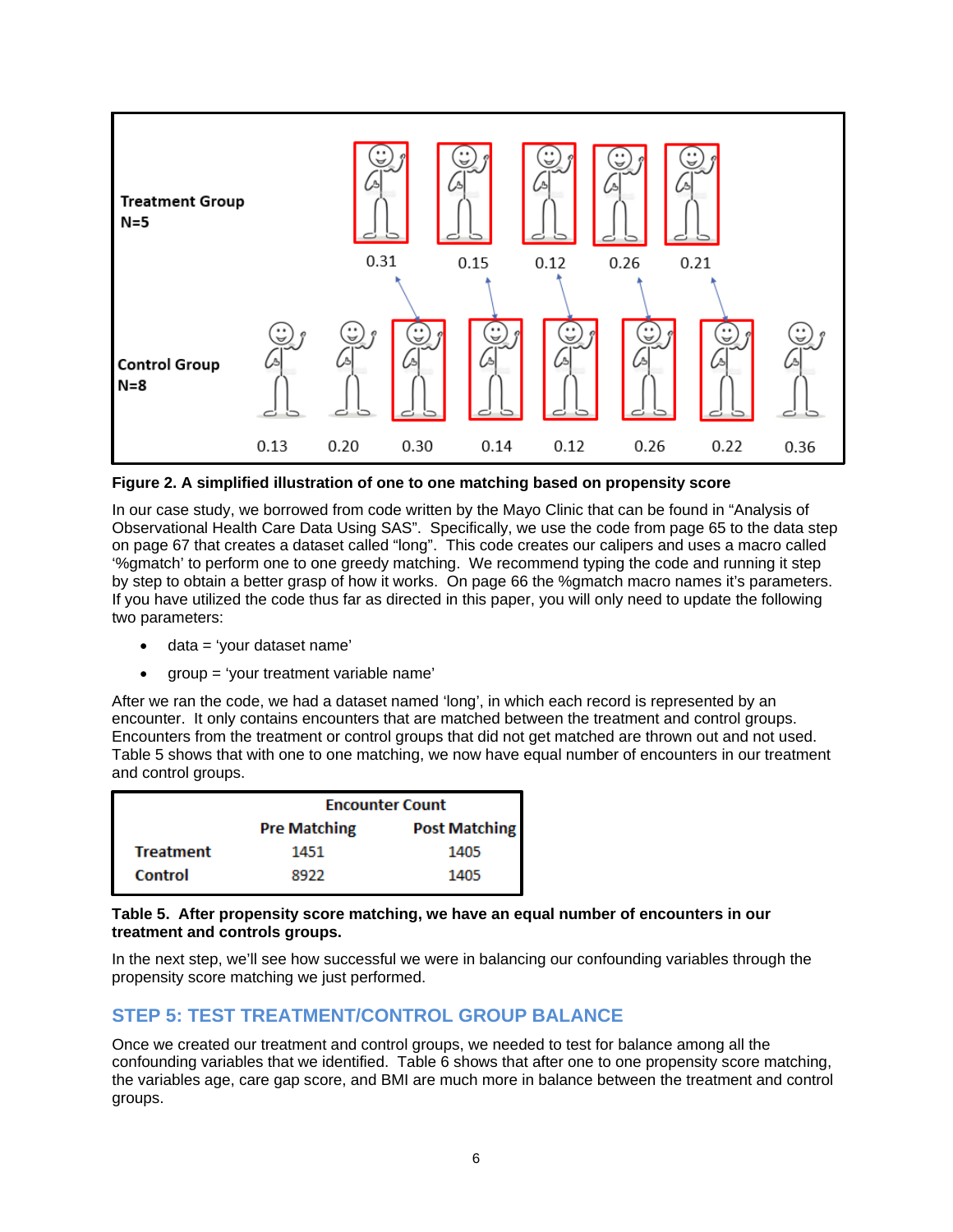|                 |      | <b>Pre Matching</b> |        |      | <b>Post Matching</b> |                                                           |
|-----------------|------|---------------------|--------|------|----------------------|-----------------------------------------------------------|
| <b>Variable</b> |      |                     |        |      |                      | Treatment Control Difference Treatment Control Difference |
| Age             | 64.3 | 56.0                | $-8.3$ | 64.3 | 65.3                 | 1.0                                                       |
| Care Gap Score  | 4.4  | 2.9                 | $-1.5$ | 4.4  | 4.4                  | 0.0                                                       |
| BMI             | 31.9 | 29.6                | $-2.3$ | 31.9 | 31.8                 | $-0.1$                                                    |

#### **Table 6. Mean age, care gap score, and BMI before and after matching our treatment and control groups**

We can utilize the code on page 68 to the middle of page 70 in "Analysis of Observation Health Care Data Using SAS®" to obtain a standardized difference between two means and determine if our confounding variables in our treatment and control groups are in balance. This code includes two macros: 1) 'cont' to test for the difference in means for continuous variables, and 2) 'binary', to test for the difference in means for binary variables. You will need to modify the code at the bottom of page 69, which calls the macros. Replace the parameters that are sent to the macro with your variable names. Here is the code we use to call the 'cont' and 'binary' macros, testing for the standardized difference in means between the control and treatment groups' patient age (continuous) and patient gender (binary) variables:

%*cont*(var=patient\_age,label="patient\_age");

%*binary*(var=pat\_gender\_numeric,label="pat\_gender\_numeric");

Table 7 gives the results of the standardized difference tests.

| Obs label               |       |
|-------------------------|-------|
| 1 cci                   | 0.074 |
| 2 patient age           | 0.067 |
| 3 care_gap_score        | 0.004 |
| 4 BMI                   | 0.017 |
| 5 case mix index        | 0.044 |
| 6 lob rank              | 0.009 |
| 7 high inp util numeric | 0.010 |
| 8 high ED util numeric  | 0.023 |
| 9 pat gender numeric    | 0.025 |
| 10 mental health flag   | 0.008 |

#### **Table 7. The results of the standardized difference tests**

All observed confounding variables have means with relatively small standardized differences between the treatment and control groups. You will need to determine the level of standardized difference acceptable in your study. If you are left a with a strong confounder that has a high degree of non-balance after matching, you will need to research and perform a different matching methodology.

#### **STEP 6: USE TREATMENT TO PREDICT THE OUTCOME**

Now that you have your treatment and control groups and have checked your confounding variables for balance, you are ready to create a model. In creating a model with your treatment and control groups, you want to use a model that fits the distribution of your outcome variable. Because our health outcome had a negative binomial distribution, we created a negative binomial model with treatment (yes or no) as our predictor and our outcome as our dependent variable. Remember that the code you use to create your model should fit the data you're working with, so you will most likely have a different model and use different SAS code here:

```
proc genmod data = long;
   class trtm;
   model outcome = trtm/ type3 dist=negbin;
run;
```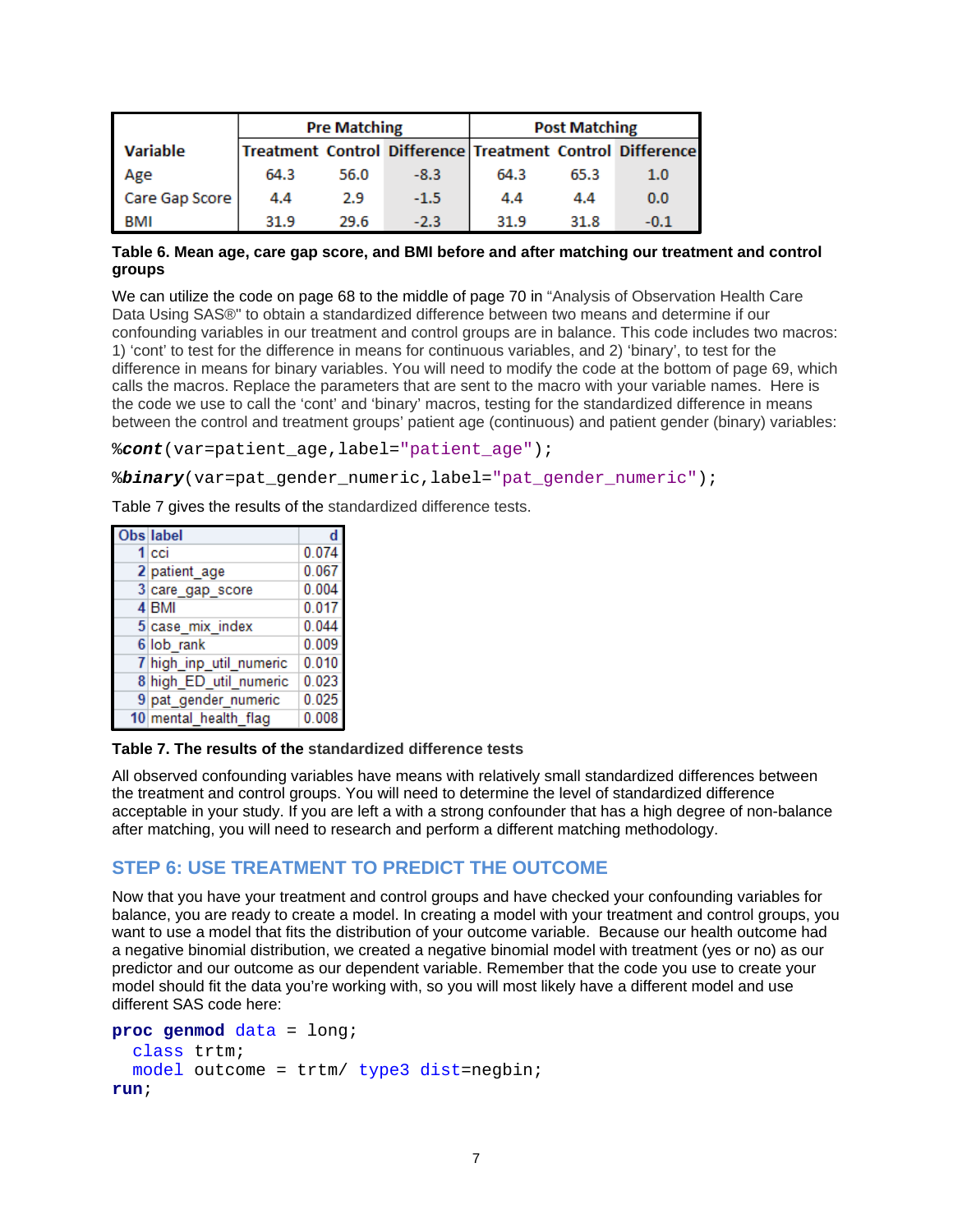Once we balanced our confounding variables based on our propensity scores, a patient receiving treatment was no longer a significant predictor of our health outcome. Table 8 gives the results of our negative binomial model.

| Analysis Of Maximum Likelihood Parameter Estimates |  |                      |           |        |           |        |                                                                                  |        |
|----------------------------------------------------|--|----------------------|-----------|--------|-----------|--------|----------------------------------------------------------------------------------|--------|
| <b>Parameter</b>                                   |  |                      |           |        |           |        | DF Estimate Standard Error Wald 95% Confidence Limits Wald Chi-Square Pr > ChiSq |        |
| Intercept                                          |  |                      | 1.3218    | 0.0194 | 1.2838    | 1.3598 | 4649.78                                                                          | < 0001 |
| trtm                                               |  |                      | $-0.0381$ | 0.0275 | $-0.0921$ | 0.0159 | 1.91                                                                             | 0.1666 |
| <b>Dispersion</b>                                  |  | $\blacktriangleleft$ | 0.2613    | 0.0127 | 0.2375    | 0.2875 |                                                                                  |        |

#### **Table 8. The results of our model, with treatment as the predictor**

Our p-value was 0.1666. Through propensity score matching we have shown that the treatment was not a significant predictor of our outcome value. Remember that before matching our treatment group had a significantly higher outcome value than our control group, indicating an adverse impact of treatment. Table 9 shows that after balancing for observed confounders, the outcome values for our treatment and control groups are more in line.

|                  | <b>Mean Outcome</b>                         |      |  |  |  |  |  |
|------------------|---------------------------------------------|------|--|--|--|--|--|
|                  | <b>Post Matching</b><br><b>Pre Matching</b> |      |  |  |  |  |  |
| <b>Treatment</b> | 3.71                                        | 3.61 |  |  |  |  |  |
| <b>Control</b>   | 3.39                                        | 3.75 |  |  |  |  |  |

#### **Table 9. Our Mean Outcome for our Treatment and Control Groups before and after matching**

# **STEP 7: DOCUMENT AND VALIDATE**

Steps 7-9 are perhaps the most important steps for answering analytical questions with propensity scores. It is likely that you will run several iterations of your code. For this reason it is highly recommended that anytime you save or share the results of your latest run, you archive your code that produced those results. Having a clear methodology to link your results to the code that produced them will help you understand why the results changed through different iterations. Any changes made to your initial model should be documented. If you share one set of results with your customer, and later follow up with a different set of results, you want to be able to explain what changed in the model and the reason the change was made. This level of clarity will not only improve your final product, but it will give your work transparency and help improve the credibility of your analysis with your customer.

In this step you should also validate your work. You may find mistakes in the source data, errors you made when setting up your data, or adjustments that need to be made to your code that require you to go back to an earlier step in the process.

## **STEP 8: STATISTICAL APPROACH PEER REVIEW**

As mentioned in the abstract, this paper is for both those attendees who have never used propensity scores and those who have a basic understanding of propensity scores but are unsure how to begin using them in SAS. One of the most efficient ways to learn a new skill in SAS is to jump into the subject matter at hand. To reach a higher level of confidence in your work, we highly recommend that you have your work peer reviewed, regardless of whether you are a seasoned statistician or someone with little statistical background. There are many opportunities to make mistakes that can impact your conclusions. Through peer review you can catch these mistakes before sharing your findings. Having your work peer reviewed by a colleague at your place of employment, a professor at a local university, or any other person with experience using propensity scores will result in a better analysis and provide a great learning opportunity for you.

In the Kaiser Northwest region, we have a "Center for Health Research", which has many seasoned statisticians with experience using propensity scores. We reviewed our analysis with them and were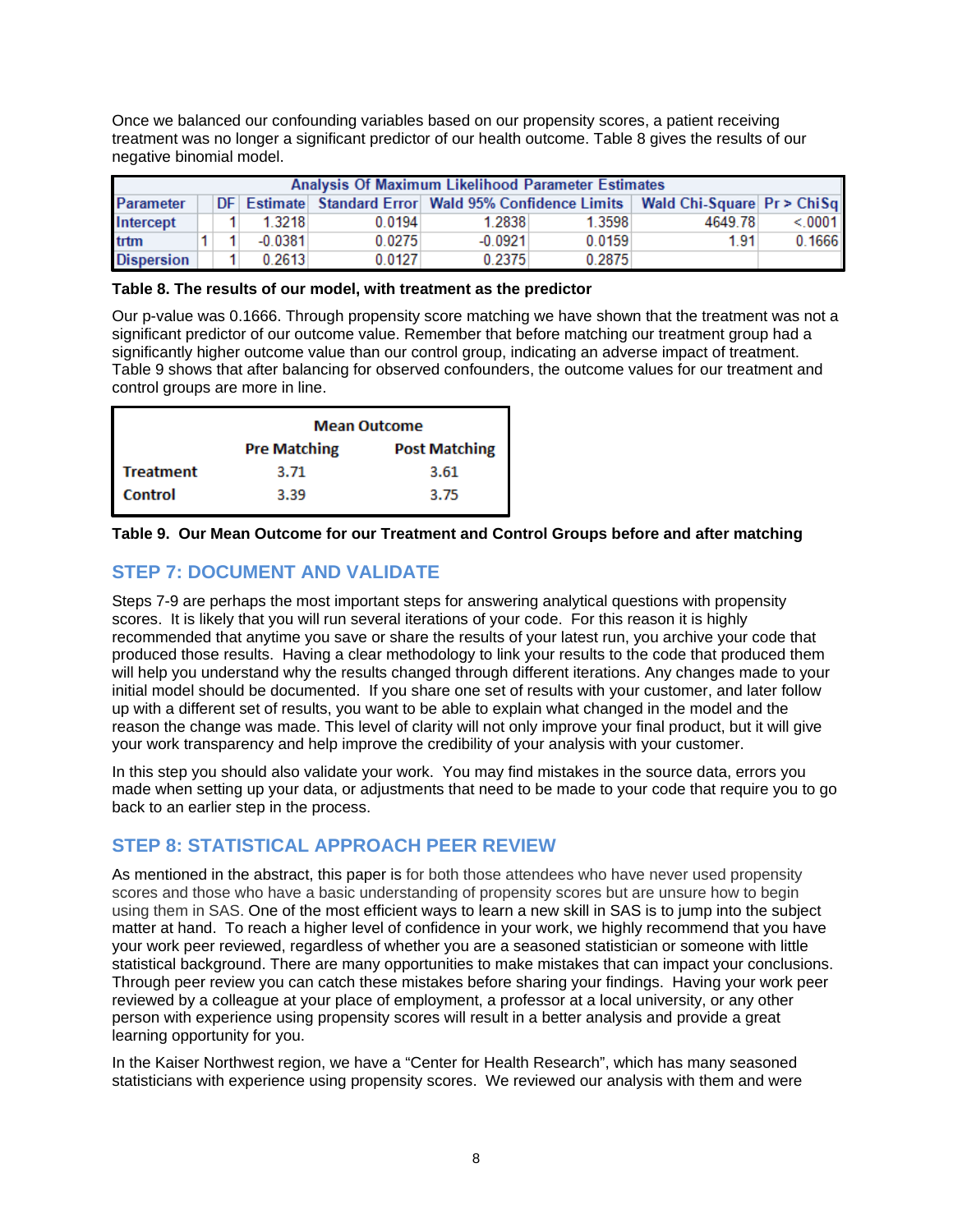provided valuable feedback that helped improve our analysis. This gave us more confidence in our results.

## **STEP 9: CUSTOMER REVIEW**

In Step 1 we identified the importance of conducting thorough interviews with customers and subject matter experts with intimate contextual knowledge of the question, as it reduces the number of times your analysis will need to be reworked. This analytical work is best performed when regularly consulting with your customers, and should undergo a final review. Before you present your results to your customers, you should make sure they agree with the business logic incorporated into the analysis. For example, your customer may have insight into whether:

- outliers should be included
- important predictors have been left out
- pertinent observations are included and the correct filters are placed on the data
- changes occurred in operational processes during the time the observational data was captured that impact how the data is reflected in your database

Once this review is complete, it's possible you will need to return to an earlier step to rework your model with the new information you have obtained.

## **STEP 10: PRESENT RESULTS**

Upon completion of the analysis, prepare to communicate your work in a way that best meets your customer's needs and expectations. Is the customer expecting a high-level presentation or a paper with statistical details included? The better you understand your customer's statistical background and knowledge, the more impactful your analysis will be. Providing too much statistical detail to a customer with no statistical background can deflect from the primary conclusions of the analysis, while only serving to confuse. Glossing over key details with customers with more statistical knowledge can leave them questioning the analysis.

Also, it's important to understand what your customer will do with the results. Your customer may only be interested in the answer to the analytical question. Or they may want to perform additional analysis with the data you provide. A power point presentation may be sufficient for a customer only interested in high level answers. Customers interested in performing additional analysis would also require data in a format which allows them to utilize the data, such as an excel spreadsheet.

Finally, whatever format you decide on for the communication of your analysis, take the time to ensure it is presented in a clear and professional manner. It is likely you've spent many hours on your analysis, and the communication of your work should reflect that. A technically sound analysis that is presented poorly may lead your customers to question its credibility. For more formal presentations, a final peer review in which you receive feedback is always helpful and can help boost your confidence that your product is ready for delivery to your customer.

### **CONCLUSION**

In our case study, we learned that patients receiving treatment had a statistically significant higher mean outcome value than those patients not receiving treatment. If we ended our analysis at that point and provided the results to our customers, we would have misled them and likely caused them to make decisions based on false assumptions. Fortunately, we understood that our study was not a randomized controlled trial. The patients in our treatment and control groups were not selected randomly. Because of this we had to deal with selection bias and confounding variables. Propensity score one to one matching allowed us to balance confounding variables between our treatment and control groups. We felt comfortable that we were comparing two groups with similar characteristics, in which the primary difference between the two groups was that one group received the treatment and the other group did not. Once our groups were balanced, we learned that there was not a significant difference in our